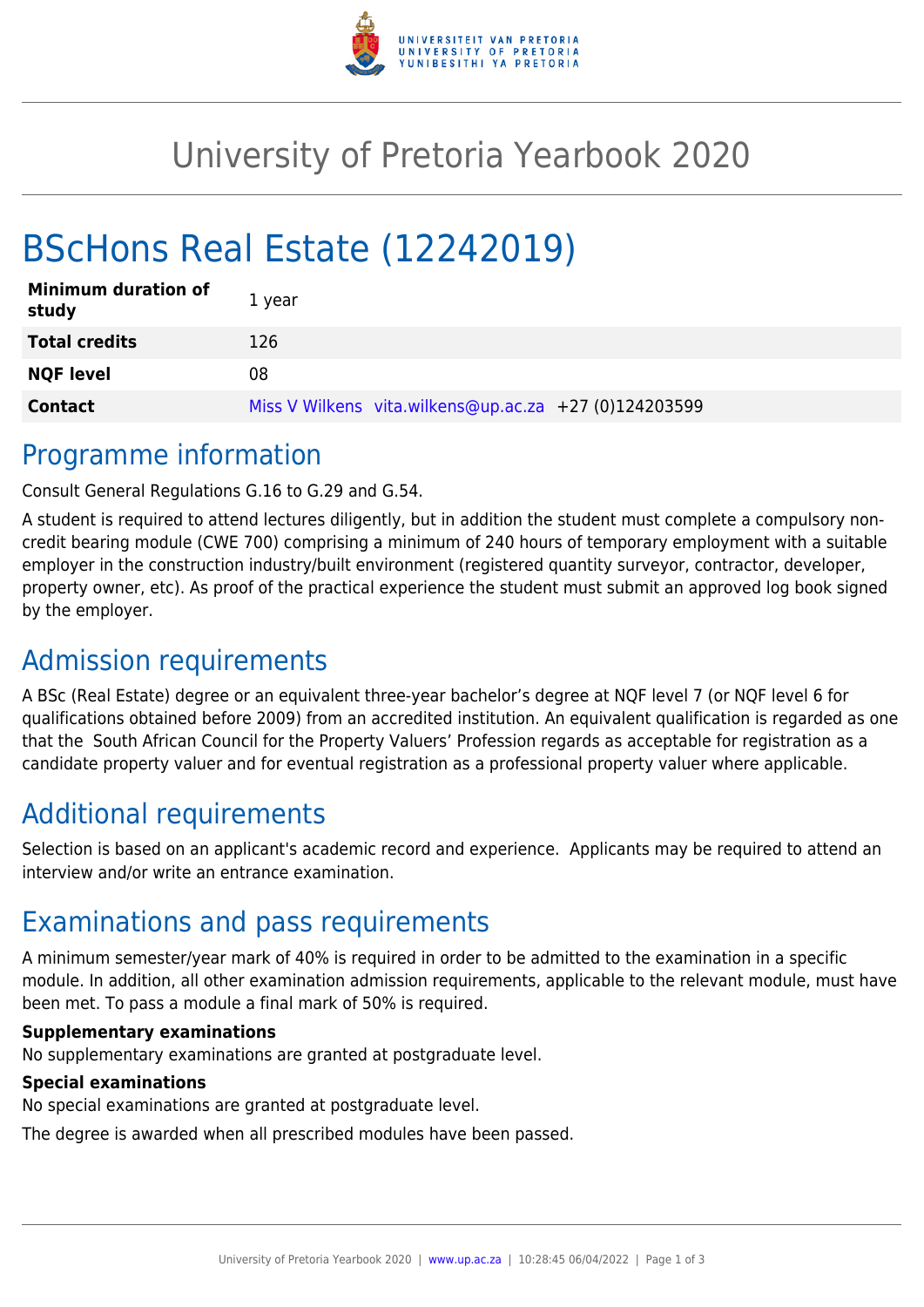

## Pass with distinction

The degree is conferred with distinction if students registered for the degree for the first time, complete the degree within the minimum prescribed time and pass all modules with a weighted average of 75%.